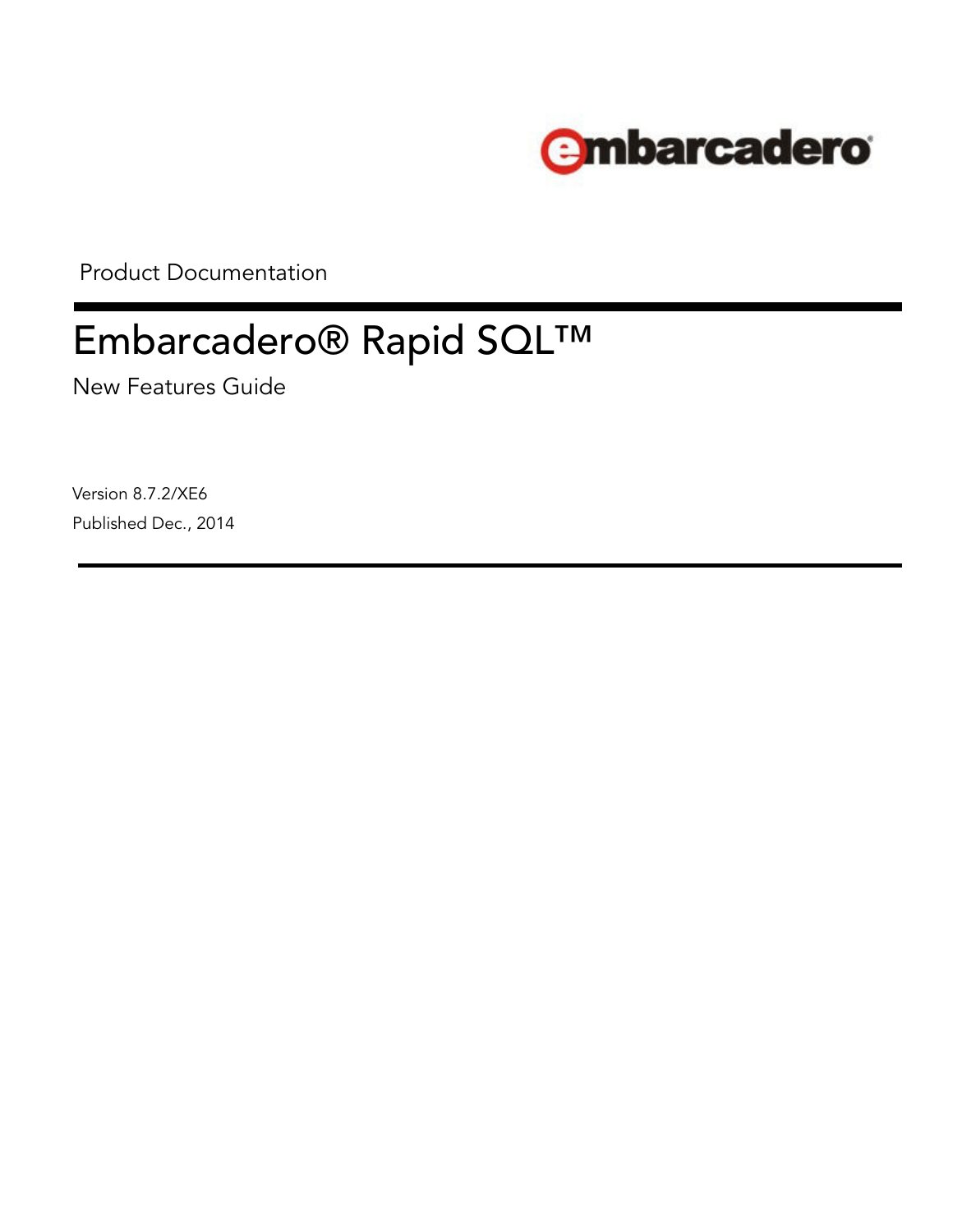© 2014 Embarcadero Technologies, Inc. Embarcadero, the Embarcadero Technologies logos, and all other Embarcadero Technologies product or service names are trademarks or registered trademarks of Embarcadero Technologies, Inc. All other trademarks are property of their respective owners.

This software/documentation contains proprietary information of Embarcadero Technologies, Inc.; it is provided under a license agreement containing restrictions on use and disclosure and is also protected by copyright law. Reverse engineering of the software is prohibited.

Embarcadero Technologies, Inc. is a leading provider of award-winning tools for application developers and database professionals so they can design systems right, build them faster and run them better, regardless of their platform or programming language. Ninety of the Fortune 100 and an active community of more than three million users worldwide rely on Embarcadero products to increase productivity, reduce costs, simplify change management and compliance, and accelerate innovation. Founded in 1993, Embarcadero is headquartered in San Francisco, with offices located around the world. To learn more, please visit h[ttp://www.embarcadero.com](http://www.embarcadero.com).

November 17, 2014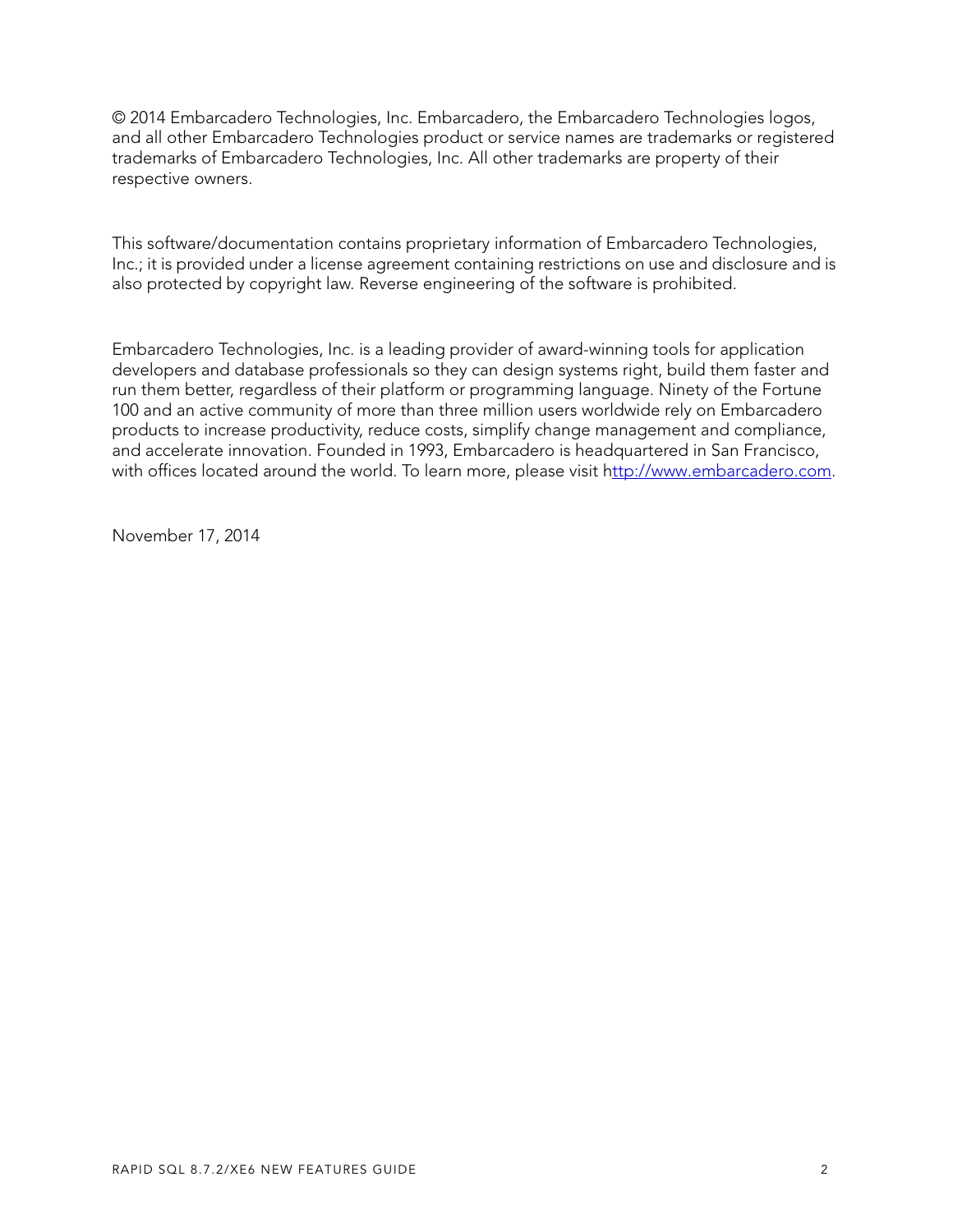## **[Contents](#page-3-0)**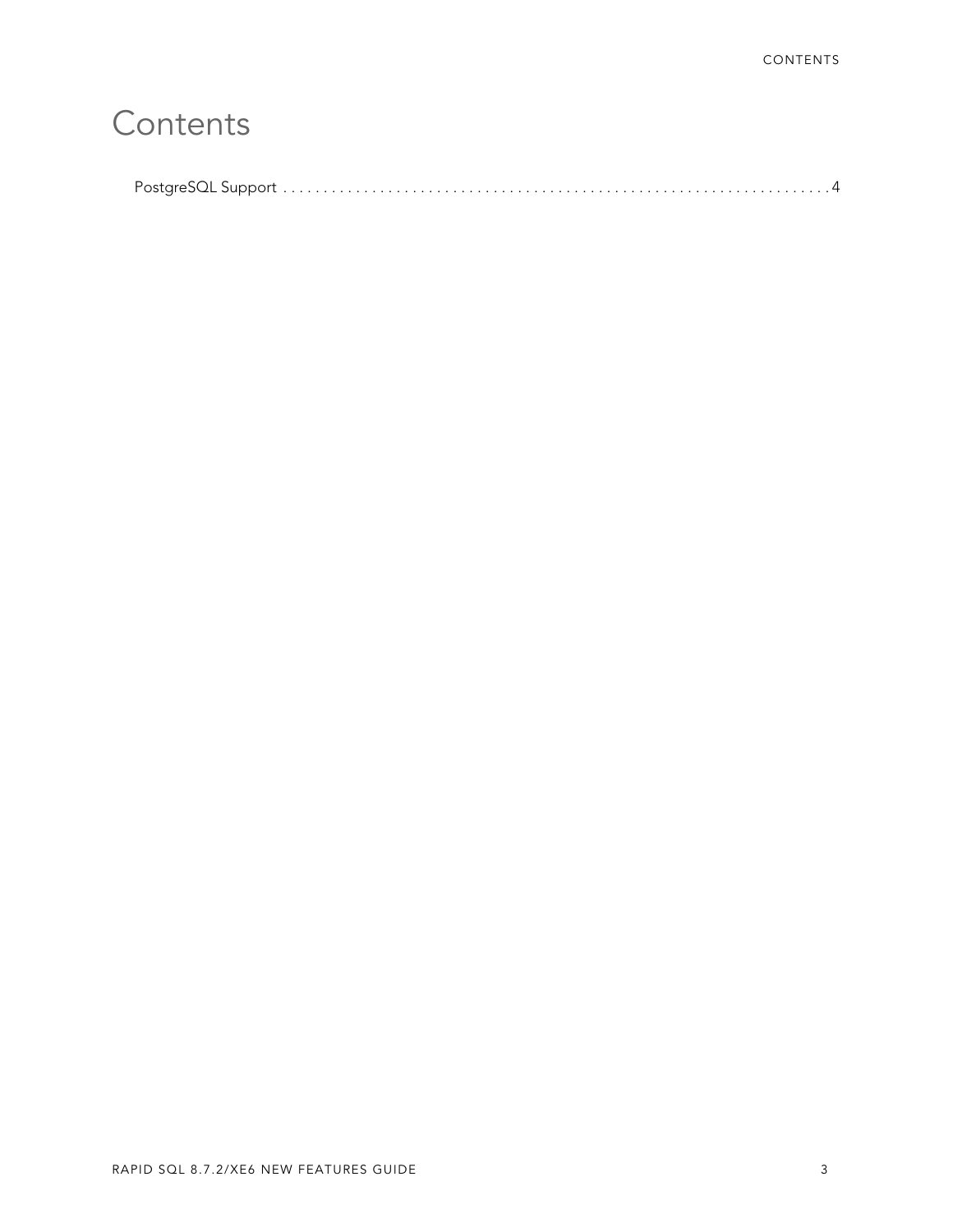### <span id="page-3-0"></span>NEW FEATURES

### <span id="page-3-1"></span>POSTGRESQL SUPPORT

As of this release, Rapid SQL provides support for PostgreSQL datasources. The following topics provide a summary of the new functionality:

#### **PostgreSQL Version Support and Connectivity Options**

Rapid SQL supports Postrgres version 9.3 and higher. Connectivity is available with the PostgreSQL ODBC Driver (latest version recommended) or with the pre-packaged PostgreSQL JDBC Driver.

#### **Command Line Startup Against PostgreSQL Datasources**

As with other platforms, command line startup of Rapid SQL is available against PostgreSQL datasources. The following syntax options are available:

- **rsql.exe -D** *datasource* **-U** *username* **-P** *password*
- **rsql.exe -R** *connectionstring* **-D** *datasource* **-U** *username* **-P** *password*

The *connectionstring* can take the following form:

**postgresql://***HOST* **postgresql://***HOST*/*DB* **postgresql://***HOST***:***PORT* **postgresql://***HOST***:***PORT***/***DB* **NOTE:** Using **postrgesqlp** will make the datasource created permanent.

If the PostgreSQL ODBC driver is installed, the connection will be established using that driver. If not, the PostgreSQL JDBC driver will be used.

#### **Standard PostgreSQL Datasource Registration and Connectivity**

Currently, you can manually register a PostgreSQL datasource, identifying a host and database name and optionally provide a port number. Basic **User ID** and **Password** credentials can be provided on the **Security Parameters** page.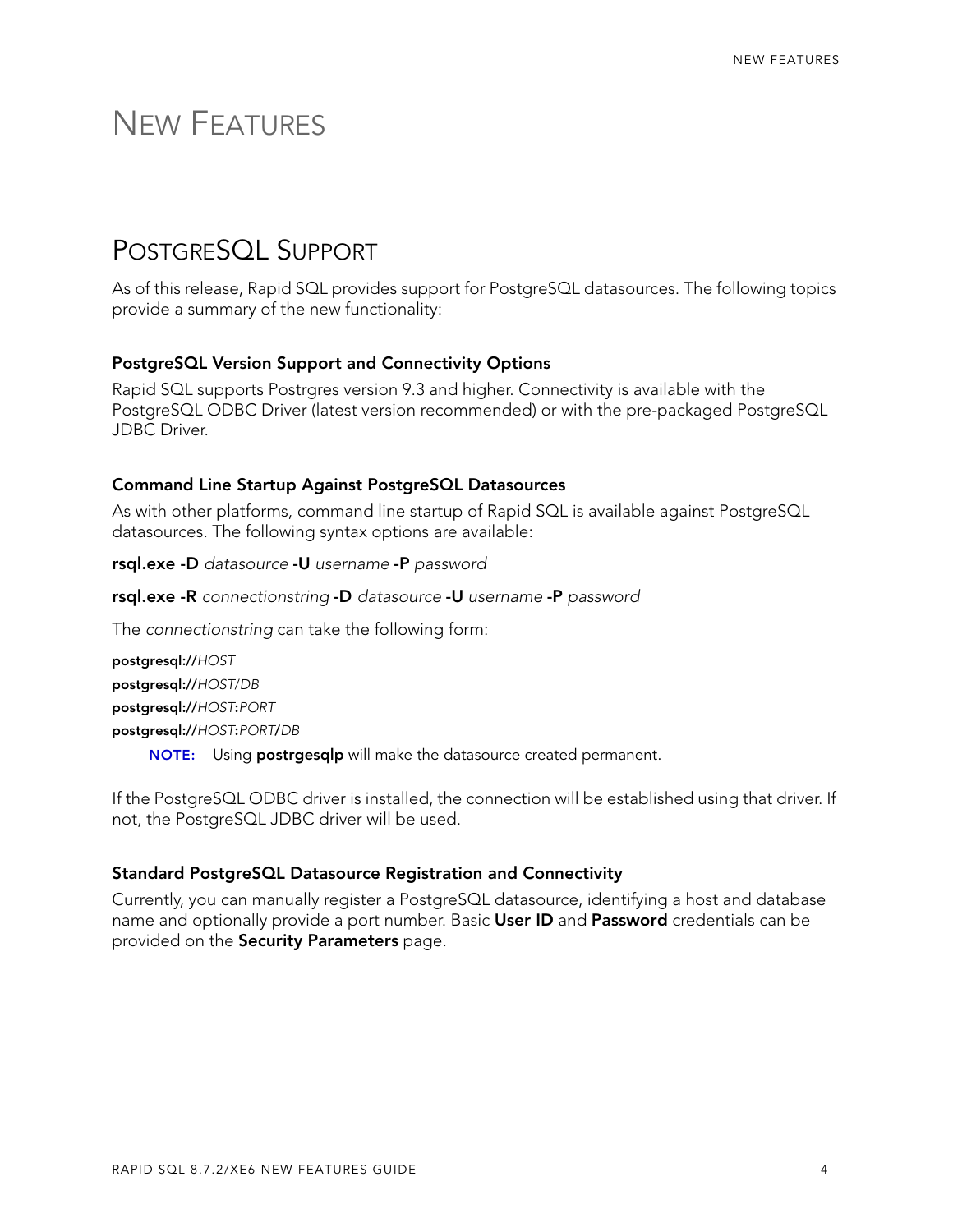| Database Type                                                                                                                     |                                      | Host:                                       |           |  |  |  |  |
|-----------------------------------------------------------------------------------------------------------------------------------|--------------------------------------|---------------------------------------------|-----------|--|--|--|--|
| <b>Connection Information</b>                                                                                                     |                                      |                                             |           |  |  |  |  |
| <b>Security Parameters</b><br><b>Custom Driver Properties</b>                                                                     |                                      | Port (optional):                            |           |  |  |  |  |
| Datasource Properties<br>Datasource Group                                                                                         |                                      | Database:                                   |           |  |  |  |  |
|                                                                                                                                   |                                      | Datasource Name:                            |           |  |  |  |  |
| Database Type<br>Connection Information<br><b>Security Parameters</b><br><b>Custom Driver Properties</b><br>Datasource Properties |                                      |                                             |           |  |  |  |  |
|                                                                                                                                   |                                      |                                             | User ID:  |  |  |  |  |
|                                                                                                                                   |                                      |                                             |           |  |  |  |  |
|                                                                                                                                   |                                      |                                             | Password: |  |  |  |  |
|                                                                                                                                   |                                      |                                             |           |  |  |  |  |
|                                                                                                                                   | Datasource Group                     |                                             |           |  |  |  |  |
|                                                                                                                                   |                                      | Auto connect? (Saves and encrypts password) |           |  |  |  |  |
|                                                                                                                                   | Connect using Windows Authentication |                                             |           |  |  |  |  |

Similarly, a login dialog prompting for a user name and password lets you connect to a PostgreSQL datasource.

#### **Datasource Navigator Object Node Availability**

In Rapid SQL, object nodes for the new platform are as follows: